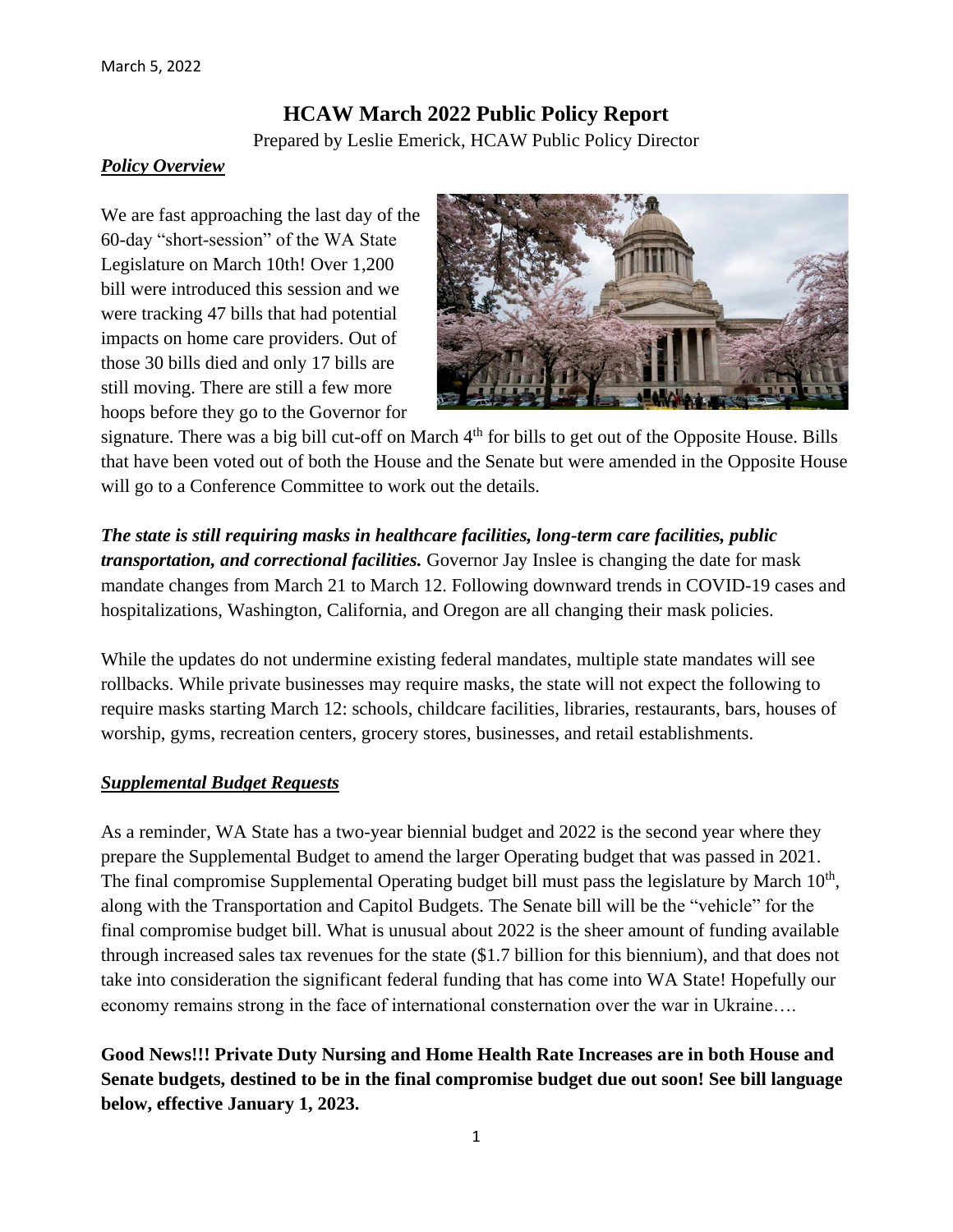(97) \$640,000 of the general fund—state appropriation for fiscal year 2023 and \$655,000 of the general fund—federal appropriation are provided solely for a 20 percent rate increase, effective January 1, 2023, for in-home private duty nursing agencies.

(98) \$180,000 of the general fund—state appropriation for fiscal year 2023 and \$187,000 of the general fund—federal appropriation are provided solely for a 10 percent rate increase, effective January 1, 2023, January 1, 2023, for private duty nursing in medically intensive children's group home settings.

(99) \$140,000 of the general fund—state appropriation for fiscal year 2023 and \$266,000 of the general fund—federal appropriation are provided solely for a 10 percent rate increase, effective January 1, 2023, for home health services.

**Palliative Care Benefit for Medicaid, PEBB, SEBB:** HCAW and WSHPCO were successful in getting a budget proviso for Palliative Care in both the House Budget [\(SHB 1816\)](https://app.leg.wa.gov/billsummary?BillNumber=1816&Year=2021&Initiative=false) and Senate Supplemental Budget [\(SB 5693\)](https://app.leg.wa.gov/billsummary?BillNumber=5693&Initiative=false&Year=2021)! Here is the language in the proviso:

(94) \$250,000 of the general fund—state appropriation for fiscal year 2023 is provided solely for the Health Care Authority (authority) to design a standardized payment methodology for a palliative care benefit for the state Medicaid program and the employee and retiree benefits programs. The authority may contract with a third party to design the palliative care model and complete the work required in this subsection.

**Background:** We were considering running a bill this session to mandate that the Health Care Authority provide a palliative care benefit for Medicaid and the Public Employees Benefit Board (PEBB) and the School Employees Benefit Board (SEBB). We met with the Health Care Authority (HCA) in December 2021 and requested that they reconsider doing rulemaking for a palliative care benefit instead of having to go through the legislature to mandate them to provide this benefit. They agreed to start the rulemaking process and we agreed to run a budget proviso to support their efforts. The rulemaking and supporting budget proviso will provide palliative care services to a population of over 2.65 million people in Washington State.

### **Medicaid Home Care Agencies Budget Provisos:**

(cc) \$123,000 of the general fund—state appropriation for fiscal year 2023 and \$156,000 of the general fund—federal appropriation are provided solely for wages and benefits of home care agency workers who provide direct care.

(ii) \$6,028,000 of the general fund—state appropriation for fiscal year 2023 and \$7,669,000 of the general fund—federal appropriation are provided solely for the homecare agency parity impacts of the agreement between the governor and the service employees international union healthcare 775NW.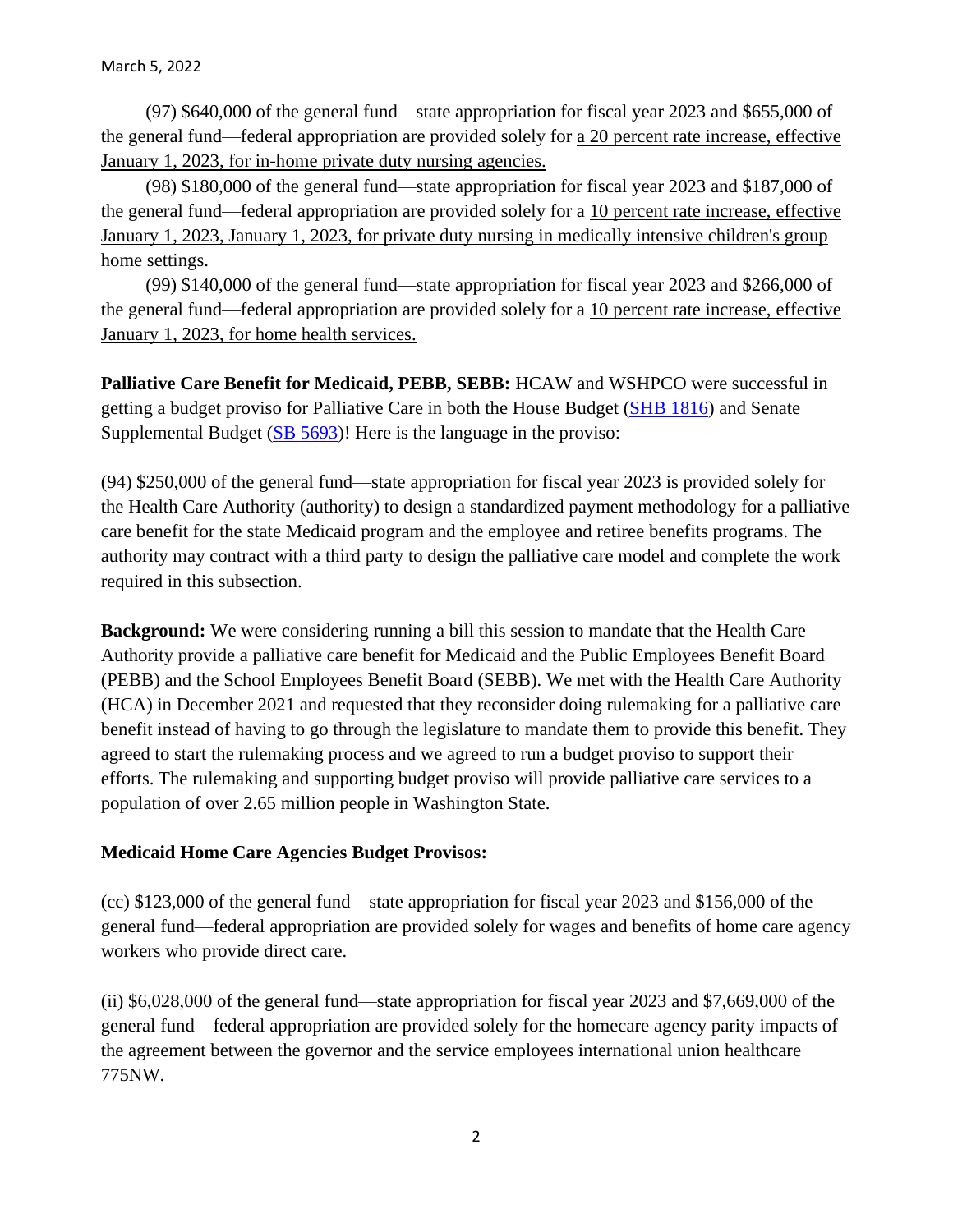### March 5, 2022

(49) \$4,200,000 of the general fund—state appropriation for fiscal year 2023 is provided solely for area agency on aging care coordinators stationed in acute care hospitals to help transition clients ready for hospital discharge into home and community-based settings. Care coordinators shall keep data on numbers of patients discharged and readmission impacts and report that information to the department of social and health services.

## **Nursing Workforce Shortage Budget Provisos:**

(6) \$772,000 of the general fund—state appropriation for fiscal year 2023 is provided to conduct health workforce surveys, in collaboration with the nursing care quality assurance commission, to collect and analyze data on the long-term care workforce; and manage a stakeholder process to address retention and career pathways in long-term care facilities.

(7) \$1,200,000 of the general fund—state appropriation for fiscal year 2023 is provided for grants to implement long-term care licensed practical nurse registered apprenticeships at three sites, in collaboration with the nursing care quality assurance commission and the department of labor and industries.

(54) \$3,000,000 of the general fund—state appropriation for fiscal year 2023 is provided solely for the Washington nursing commission to manage a grant process to incentivize nurses to supervise nursing students in health care settings. The goal of the grant program is to create more clinical placements for nursing students to complete required clinical hours to earn their nursing degree and related licensure.

(55) \$761,000 of the general fund—state appropriation for fiscal year 2023 is provided solely for the Washington nursing commission to continue to implement virtual nursing assistant training and testing modalities, create an apprenticeship pathway into nursing for nursing assistants, implement rule changes to support a career path for nursing assistants, and collaborate with the workforce training and educational coordinating board on a pilot project to transform the culture and practice in long term care settings. The goal of these activities is to expand the nursing workforce for long term care settings.

**Health care workforce education and pipeline** — The main differences are that the House funds \$5 million in nursing education slots at University of Washington (\$1.2 million) and in community colleges (\$3.8 million), as well as two mobile simulation training vans, whereas the Senate funds \$6.2 for development of a Bachelor of Nursing program at Eastern Washington University. The House funds additional simulation labs at \$13 million, and the Senate funds them at \$15.2 million. *House: \$30 million state, \$33 total funds. Senate: \$31 million state, \$33 million total funds.*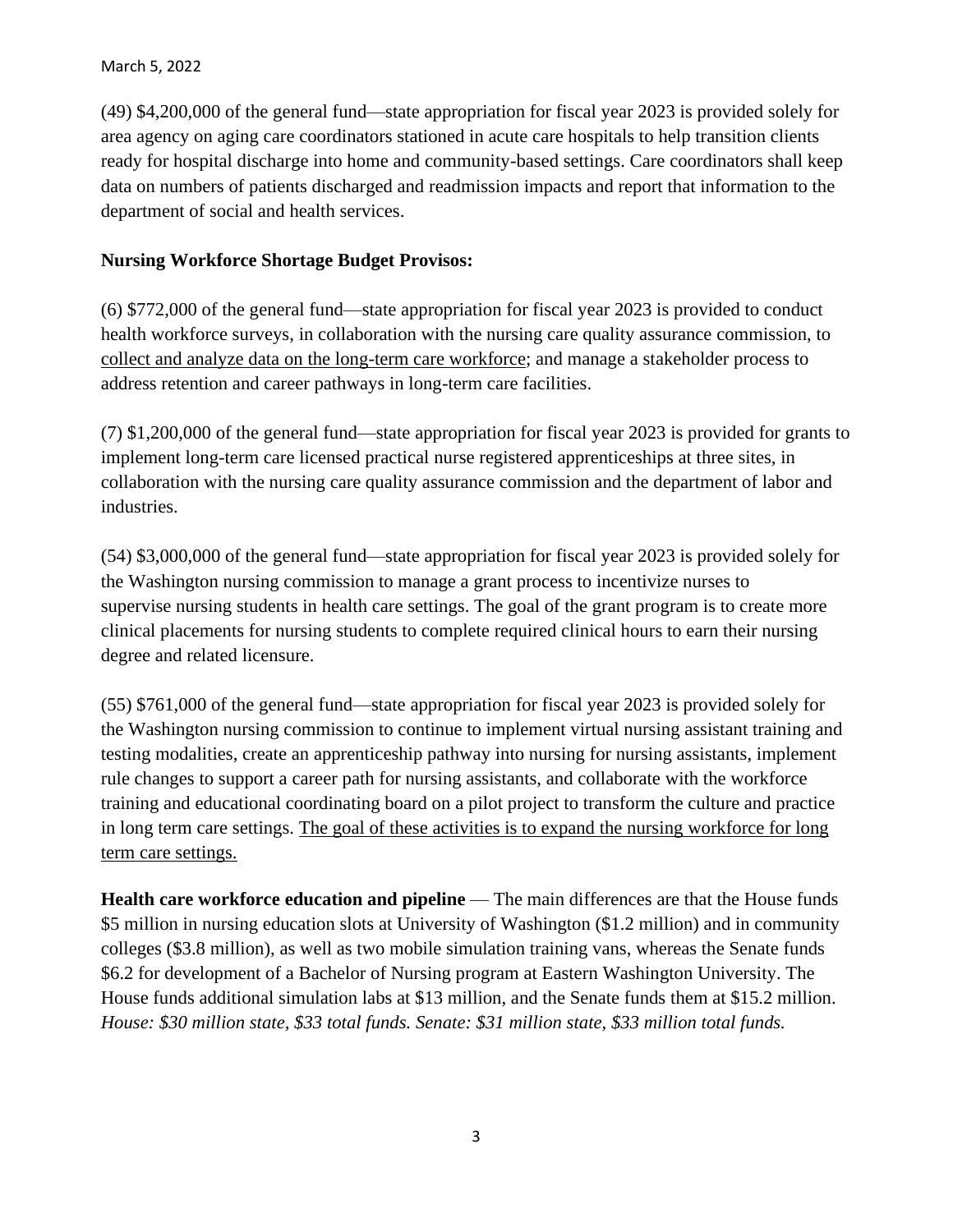## *Bills of High Interest that Lived and Died this Session*

**[E2SHB 1868](http://app.leg.wa.gov/billsummary?Year=2021&BillNumber=1868) (Died) Improving worker safety and patient care in health care facilities by addressing staffing needs, overtime, meal and rest breaks, and enforcement.** HCAW was opposed to this very controversial bill that would have imposed rigid hospital staffing ratios. It was quite a battle between the nurse's union and the hospitals. Our concern was depleting the supply of nurses and nursing assistants to meet the ratios in hospitals available for in-home services.

On Feb. 28, the Senate Ways & Means Committee did not take a vote on HB 1868. Bills that do not receive a vote do not advance to the next step in the legislative process, so the fact that there was no vote means that HB 1868 may be dead for this session. With that said, HB 1868 is specifically named in the House Operating Budget so there is a chance the bill could be revived at some point in the session as "necessary to implement the budget," which is an exception to the cutoff dates. There is also a chance that there could be a procedural move to relieve the bill from the committee. Nothing is certain until the Legislature adjourns next Thursday, March 10.

**[SB 5660](https://app.leg.wa.gov/billsummary?BillNumber=5660&Year=2021&Initiative=false) (Died) Concerning access to psilocybin services by individuals 21 years of age and older focuses on End-of Life Care at Senate Health Care Hearing:** The bill was modeled after the Oregon bill and was substantially amended in the Substitute version making DOH the lead agency and setting up a Psilocybin Advisory Committee. The bill died, but a workgroup was funded in the Senate budget! Sadly, it does not include a position for end-of life care, but we have been invited to participate in the public process.

(100) \$50,000 of the general fund—state appropriation for fiscal year 2022 and \$150,000 of the general fund—state appropriation for fiscal year 2023 are provided solely for the authority to establish the psilocybin services wellness and opportunity work group created in section 941.

**[SHB 1646](http://app.leg.wa.gov/billsummary?Year=2021&BillNumber=1646) (Lived) Continuing the work of the dementia action collaborative.** The bill codifies the Dementia Action Collaborative to assess the current and future impact of Alzheimer's disease and other dementias on Washington residents and to update the Washington State Alzheimer's Plan. I have been a member of the collaborative for years and am happy to see this bill move forward.

[SB 5764-](https://app.leg.wa.gov/billsummary?BillNumber=5764&Initiative=false&Year=2021) **(Lived)** Concerning Apprenticeships and Higher Education: (Randall**)** 

[HB 2007](https://mandrillapp.com/track/click/30092732/app.leg.wa.gov?p=eyJzIjoiZkJOdWh1TlF2WjFHLW9rWGJGVEt3TXA1NWNZIiwidiI6MSwicCI6IntcInVcIjozMDA5MjczMixcInZcIjoxLFwidXJsXCI6XCJodHRwczpcXFwvXFxcL2FwcC5sZWcud2EuZ292XFxcL2JpbGxzdW1tYXJ5P1llYXI9MjAyMiZCaWxsTnVtYmVyPTIwMDdcIixcImlkXCI6XCJlMjNjMjM1Njg2MGE0ZGNlOWFlMWVhMTFkYjlmY2JjMFwiLFwidXJsX2lkc1wiOltcIjRjYmIyMGY3YTY3YWEwNWQ5Zjk4Y2QwMDMwZjg1ODdlZTc3NmJmNjJcIl19In0) -- **(Lived)** Establishing a nurse educator loan repayment program under the Washington health corps. (Slatter)

[SB 5600-](https://app.leg.wa.gov/billsummary/?BillNumber=5600&Year=2021&Initiative=false) **(Lived)** Concerning the sustainability and expansion of state registered apprenticeship programs.(Keiser)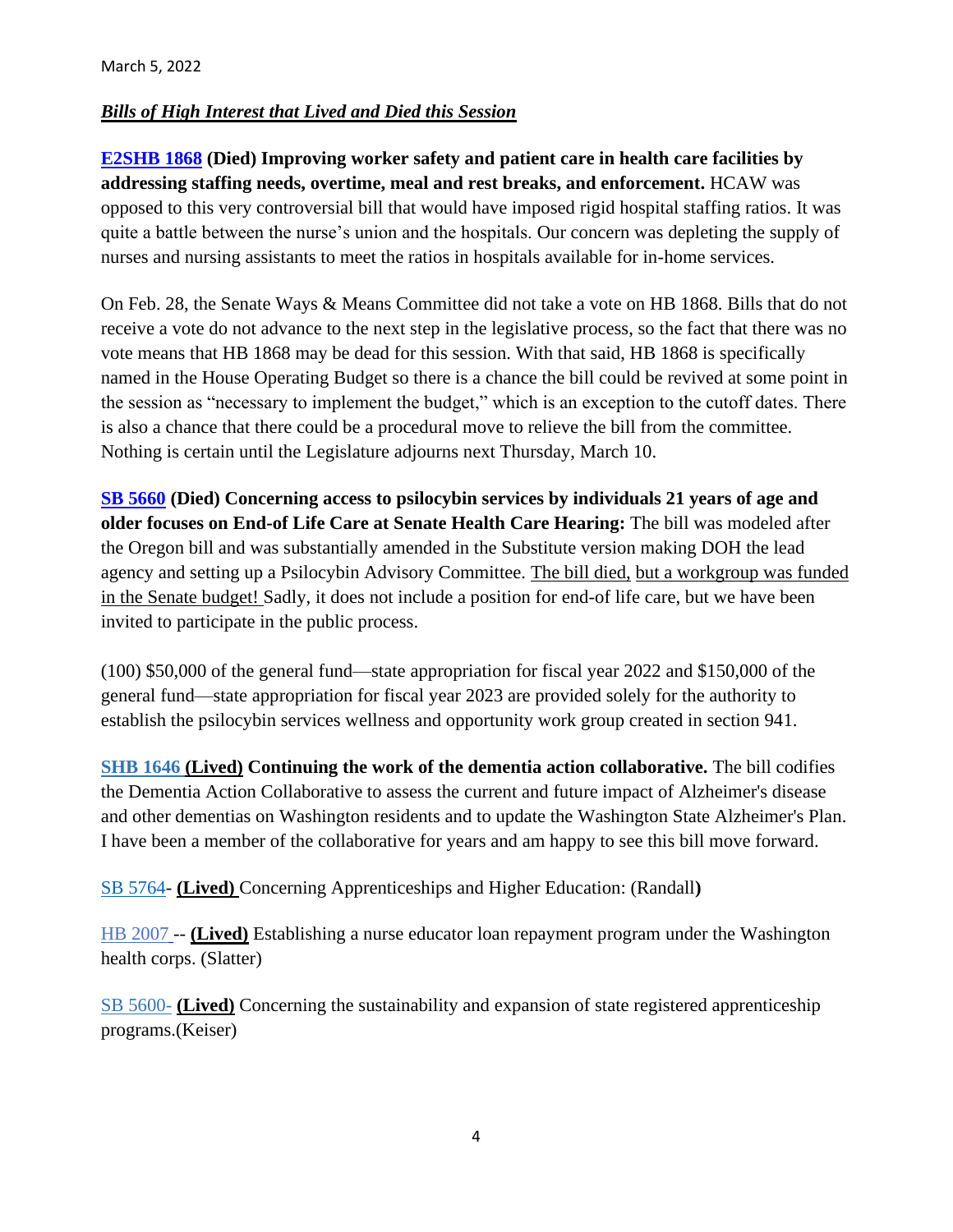# *Department of Health (DOH)*

**ESSB 5229 DOH Health Equity Rules Workshop 1 of 3 - March 7, 2022:** DOH is holding a series of rules workshops to implement Engrossed Substitute Senate Bill (ESSB) 5229. In 2021, state legislators passed ESSB 5229 directing DOH to make rules for health professionals to take health equity continuing education. During our listening sessions, we wanted to learn about experiences with health inequities and how that has impacted those who have received services. We received written and verbal feedback from individuals with lived experience of health inequities and racism, as well as providers, advocacy groups, and associations. We will integrate what we learned from those listening sessions into our Rules workshops. If you have questions or comments, please contact us at [healthequityimplementation@doh.wa.gov.](mailto:healthequityimplementation@doh.wa.gov)

- Bill Language: [ESSB 5229 Bill Language](https://lnks.gd/l/eyJhbGciOiJIUzI1NiJ9.eyJidWxsZXRpbl9saW5rX2lkIjoxMDIsInVyaSI6ImJwMjpjbGljayIsImJ1bGxldGluX2lkIjoiMjAyMjAzMDEuNTQyMTAxMjEiLCJ1cmwiOiJodHRwczovL2NvbnRlbnQuZ292ZGVsaXZlcnkuY29tL2F0dGFjaG1lbnRzL1dBRE9ILzIwMjIvMDMvMDEvZmlsZV9hdHRhY2htZW50cy8yMDkwMjgyLzUyMjktUy5TTC5wZGYifQ.ZbQIxWwPBNaxkJyB8rP0RY2Gf91T1qPhUA_o68iFrCA/s/717258116/br/127346561222-l)
- ESSB 5229: English Version: [Health Equity and SB5229.pdf](https://lnks.gd/l/eyJhbGciOiJIUzI1NiJ9.eyJidWxsZXRpbl9saW5rX2lkIjoxMDMsInVyaSI6ImJwMjpjbGljayIsImJ1bGxldGluX2lkIjoiMjAyMjAzMDEuNTQyMTAxMjEiLCJ1cmwiOiJodHRwczovL2NvbnRlbnQuZ292ZGVsaXZlcnkuY29tL2F0dGFjaG1lbnRzL1dBRE9ILzIwMjIvMDMvMDEvZmlsZV9hdHRhY2htZW50cy8yMDkwMTgzL0hlYWx0aCUyMEVxdWl0eSUyMGFuZCUyMFNCNTIyOS5wZGYifQ.CM3X1SvxSHRDNDyEqyMmfvqKbPfa-g-MKPbsi6el_Uo/s/717258116/br/127346561222-l)

During the Rules workshops, we will collaborate on minimum standards for health equity continuing education. This includes discussions that include differing views, development of draft model rules, and review of data. Each workshop will build-on the previous workshop. All are welcomed and encouraged to participate. These meetings will be held virtually on the Zoom platform at the below dates and times.

- [Rules Workshop 1 PowerPoint.pdf](https://lnks.gd/l/eyJhbGciOiJIUzI1NiJ9.eyJidWxsZXRpbl9saW5rX2lkIjoxMDUsInVyaSI6ImJwMjpjbGljayIsImJ1bGxldGluX2lkIjoiMjAyMjAzMDEuNTQyMTAxMjEiLCJ1cmwiOiJodHRwczovL2NvbnRlbnQuZ292ZGVsaXZlcnkuY29tL2F0dGFjaG1lbnRzL1dBRE9ILzIwMjIvMDMvMDEvZmlsZV9hdHRhY2htZW50cy8yMDkwMjAyL1J1bGVzJTIwV29ya3Nob3AlMjAxJTIwUG93ZXJQb2ludC5wZGYifQ.OimOCh59a2DixDtzLk1gEVmSzAhoCjBGLkvBysIDqdk/s/717258116/br/127346561222-l)
- [5229 Rules Workshop 1 -](https://lnks.gd/l/eyJhbGciOiJIUzI1NiJ9.eyJidWxsZXRpbl9saW5rX2lkIjoxMDYsInVyaSI6ImJwMjpjbGljayIsImJ1bGxldGluX2lkIjoiMjAyMjAzMDEuNTQyMTAxMjEiLCJ1cmwiOiJodHRwczovL2NvbnRlbnQuZ292ZGVsaXZlcnkuY29tL2F0dGFjaG1lbnRzL1dBRE9ILzIwMjIvMDMvMDEvZmlsZV9hdHRhY2htZW50cy8yMDkwMjYyLzUyMjklMjBSdWxlcyUyMFdvcmtzaG9wJTIwMSUyMC0lMjBBZ2VuZGEucGRmIn0.lSyxskAUmwiaajfc1w030dnCyKmB_dhov5l4cTjGRdE/s/717258116/br/127346561222-l) Agenda.pdf
- [Rules Workshop Draft Rules.pdf](https://lnks.gd/l/eyJhbGciOiJIUzI1NiJ9.eyJidWxsZXRpbl9saW5rX2lkIjoxMDcsInVyaSI6ImJwMjpjbGljayIsImJ1bGxldGluX2lkIjoiMjAyMjAzMDEuNTQyMTAxMjEiLCJ1cmwiOiJodHRwczovL2NvbnRlbnQuZ292ZGVsaXZlcnkuY29tL2F0dGFjaG1lbnRzL1dBRE9ILzIwMjIvMDMvMDEvZmlsZV9hdHRhY2htZW50cy8yMDkwMjc0L1J1bGVzJTIwV29ya3Nob3AlMjBEcmFmdCUyMFJ1bGVzLnBkZiJ9.Ihu4k68cdz803DrH6h2m4k4cTrdOtyUxNnTDGHBCY2Q/s/717258116/br/127346561222-l)

### **5229 Rules Workshop Dates:**

- Monday, March  $7<sup>th</sup>$ , 2022: 2PM 4PM
- Monday, March  $21^{st}$ ,  $2022$ : 1PM 3PM
- Monday, April  $4<sup>th</sup>$ , 2022: 1PM 3PM

### **Zoom Link to use to join the meetings: (Same Link will work for all three workshops.)**

**Link:** [https://us02web.zoom.us/j/88657929022?pwd=VTlPdUpLajI1SHBkenZnaEJ6U3dWUT09](https://lnks.gd/l/eyJhbGciOiJIUzI1NiJ9.eyJidWxsZXRpbl9saW5rX2lkIjoxMDgsInVyaSI6ImJwMjpjbGljayIsImJ1bGxldGluX2lkIjoiMjAyMjAzMDEuNTQyMTAxMjEiLCJ1cmwiOiJodHRwczovL3VzMDJ3ZWIuem9vbS51cy9qLzg4NjU3OTI5MDIyP3B3ZD1WVGxQZFVwTGFqSTFTSEJrZW5abmFFSjZVM2RXVVQwOSJ9.58nu3w9TOM3sgy3GAnRLFQbOks8_hM6BO-f0fHxm9BY/s/717258116/br/127346561222-l) Meeting ID: 886 5792 9022 Passcode: 167288 Dial by your location: +1 253 215 8782 US Meeting ID: 886 5792 9022 Passcode: 167288

### **Reference Documents:**

- [5229 Rules Workshop 1 -](https://lnks.gd/l/eyJhbGciOiJIUzI1NiJ9.eyJidWxsZXRpbl9saW5rX2lkIjoxMDksInVyaSI6ImJwMjpjbGljayIsImJ1bGxldGluX2lkIjoiMjAyMjAzMDEuNTQyMTAxMjEiLCJ1cmwiOiJodHRwczovL2NvbnRlbnQuZ292ZGVsaXZlcnkuY29tL2F0dGFjaG1lbnRzL1dBRE9ILzIwMjIvMDMvMDEvZmlsZV9hdHRhY2htZW50cy8yMDkwMjYyLzUyMjklMjBSdWxlcyUyMFdvcmtzaG9wJTIwMSUyMC0lMjBBZ2VuZGEucGRmIn0.d4jx0Soy2z1x9K0UjN2zVVWosdpYhV7DSB2ZIN1X9f4/s/717258116/br/127346561222-l) Agenda.pdf
- [Rules Workshop Draft Rules.pdf](https://lnks.gd/l/eyJhbGciOiJIUzI1NiJ9.eyJidWxsZXRpbl9saW5rX2lkIjoxMTAsInVyaSI6ImJwMjpjbGljayIsImJ1bGxldGluX2lkIjoiMjAyMjAzMDEuNTQyMTAxMjEiLCJ1cmwiOiJodHRwczovL2NvbnRlbnQuZ292ZGVsaXZlcnkuY29tL2F0dGFjaG1lbnRzL1dBRE9ILzIwMjIvMDMvMDEvZmlsZV9hdHRhY2htZW50cy8yMDkwMjc0L1J1bGVzJTIwV29ya3Nob3AlMjBEcmFmdCUyMFJ1bGVzLnBkZiJ9.UTJeT9izVXNmRxMc5DoaUuuROtTjkkIhqlvKMver-NM/s/717258116/br/127346561222-l)
- [Rules Workshop 1 PowerPoint.pdf](https://lnks.gd/l/eyJhbGciOiJIUzI1NiJ9.eyJidWxsZXRpbl9saW5rX2lkIjoxMTEsInVyaSI6ImJwMjpjbGljayIsImJ1bGxldGluX2lkIjoiMjAyMjAzMDEuNTQyMTAxMjEiLCJ1cmwiOiJodHRwczovL2NvbnRlbnQuZ292ZGVsaXZlcnkuY29tL2F0dGFjaG1lbnRzL1dBRE9ILzIwMjIvMDMvMDEvZmlsZV9hdHRhY2htZW50cy8yMDkwMjAyL1J1bGVzJTIwV29ya3Nob3AlMjAxJTIwUG93ZXJQb2ludC5wZGYifQ.gdVkXvxJyuO_y9g4qaM1FjHjFr8ale67McsuOO7IRWs/s/717258116/br/127346561222-l)
- [5229 Bill Language](https://lnks.gd/l/eyJhbGciOiJIUzI1NiJ9.eyJidWxsZXRpbl9saW5rX2lkIjoxMTIsInVyaSI6ImJwMjpjbGljayIsImJ1bGxldGluX2lkIjoiMjAyMjAzMDEuNTQyMTAxMjEiLCJ1cmwiOiJodHRwczovL2NvbnRlbnQuZ292ZGVsaXZlcnkuY29tL2F0dGFjaG1lbnRzL1dBRE9ILzIwMjIvMDMvMDEvZmlsZV9hdHRhY2htZW50cy8yMDkwMjgyLzUyMjktUy5TTC5wZGYifQ.ii9V6MJCFFofTPO7pLa_DT6CCUsgtR3dHUIy8AbwT_s/s/717258116/br/127346561222-l)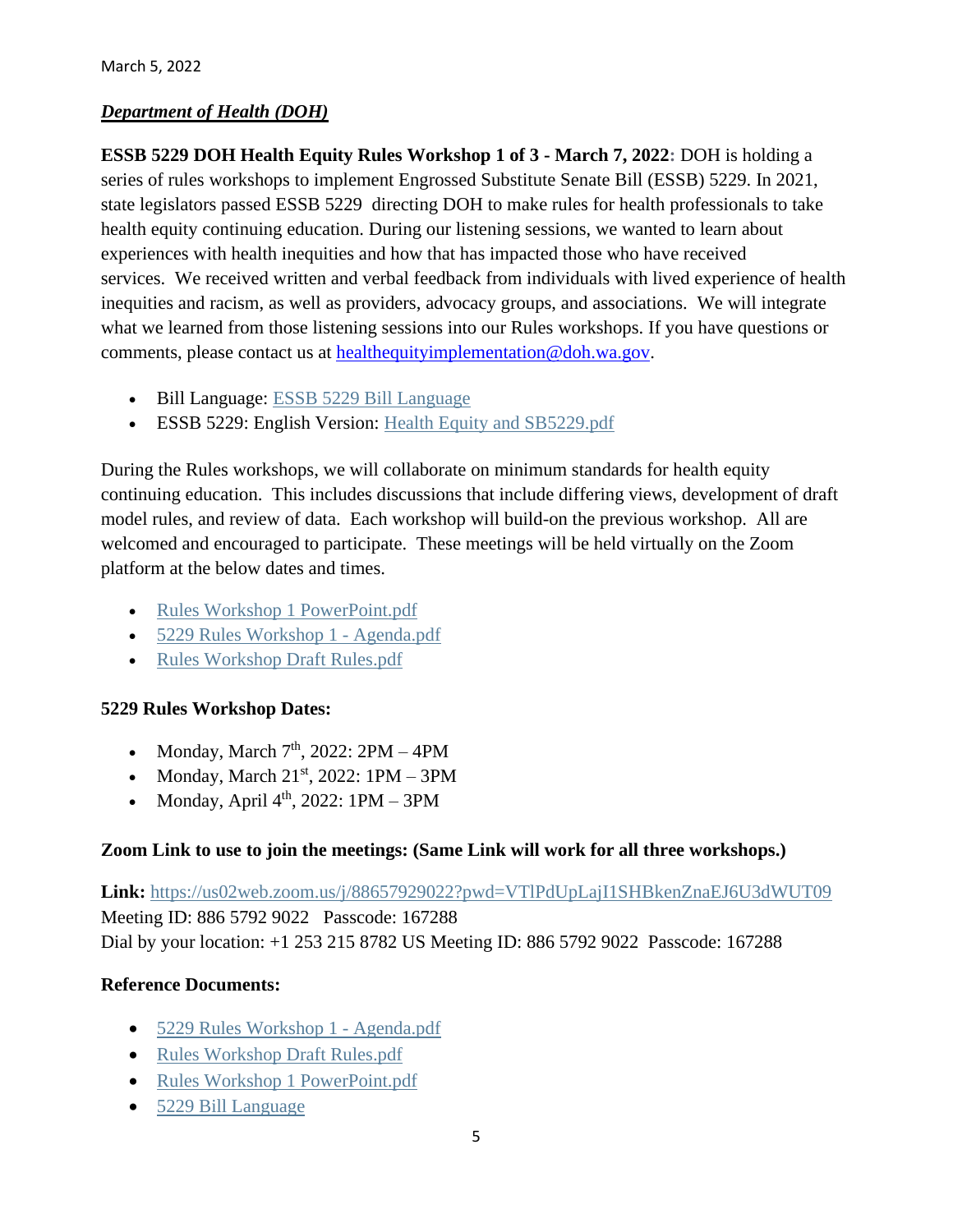**Home Health and Hospice Telemedicine Supervisory Visits update from John Hilger, In-Home Services Program Manager:** (This rulemaking will not have an impact on hospice unless federal telehealth rules change) "I wanted to share an update regarding our "telemedicine supervisory visits" rules. I was able to meet with a rep from our legal office and review our draft rule language. The rep didn't have any concerns about adding "audio-only" and "established relationship" language to our rules. She indicated that general telemedicine language was already successfully incorporated into the 2018 rules update and our current project can be seen as appropriately expanding telemedicine to align with industry and legislation direction. The more significant changes are as follows:

- Creating a stand-alone definition of "Audio-only telemedicine"
	- o This allows the "audio-only telemedicine" and "telemedicine" definitions to be shorter in length and clearer.
- Creating a new definition for "Established relationship"
	- o This will appropriately limit the use of audio-only supervision to patients that have an established relationship with the agency provider.
- Adding language in the supervisory section linking audio-only telemedicine with patients that have an "established relationship" with a provider.
- Adding language that clarifies and addresses survey concerns that agencies cannot use telemedicine supervisory visits to fulfill other on-site requirements in WAC 246-335- 525(16) and WAC 246-335-625(15)."
- [In-Home Services WSR 21-20-084.PDF](https://lnks.gd/l/eyJhbGciOiJIUzI1NiJ9.eyJidWxsZXRpbl9saW5rX2lkIjoxMDAsInVyaSI6ImJwMjpjbGljayIsImJ1bGxldGluX2lkIjoiMjAyMTExMjQuNDkzNTUyMDEiLCJ1cmwiOiJodHRwczovL2NvbnRlbnQuZ292ZGVsaXZlcnkuY29tL2F0dGFjaG1lbnRzL1dBRE9ILzIwMjEvMTEvMjQvZmlsZV9hdHRhY2htZW50cy8yMDA1NjAzL0luLUhvbWUlMjBTZXJ2aWNlcyUyMFdTUiUyMDIxLTIwLTA4NC5QREYifQ.2KM6WI_ejY5Cm0-wXFhkq0GJj9nJyOiAlwIE1KCiM0c/s/717258116/br/121696839483-l)
- [WSR 21-16-096.pdf](https://lnks.gd/l/eyJhbGciOiJIUzI1NiJ9.eyJidWxsZXRpbl9saW5rX2lkIjoxMDEsInVyaSI6ImJwMjpjbGljayIsImJ1bGxldGluX2lkIjoiMjAyMTExMjQuNDkzNTUyMDEiLCJ1cmwiOiJodHRwczovL2NvbnRlbnQuZ292ZGVsaXZlcnkuY29tL2F0dGFjaG1lbnRzL1dBRE9ILzIwMjEvMTEvMjQvZmlsZV9hdHRhY2htZW50cy8yMDA1NjEyL1dTUiUyMDIxLTE2LTA5Ni5wZGYifQ.HyxNxHyV0yeUScEi1RKHOCtANvaXc76Wwdtpn-gmwPw/s/717258116/br/121696839483-l)

**DOH COVID-19 Guidance:** The department has issued updated guidance related to COVID-19 for health care facilities that reflect current evidence and CDC guidance. Below you will find information for health care facility COVID-19 contingency capacity staffing and crisis capacity staffing, as well as preventing transmission of SARS-CoV-2 during and aerosol generating and other procedures.

- [Interim Recommendations to Mitigate Health Care Worker Staffing Shortage During the](https://lnks.gd/l/eyJhbGciOiJIUzI1NiJ9.eyJidWxsZXRpbl9saW5rX2lkIjoxMDAsInVyaSI6ImJwMjpjbGljayIsImJ1bGxldGluX2lkIjoiMjAyMjAyMTAuNTMyMTk5ODEiLCJ1cmwiOiJodHRwczovL2djYzAyLnNhZmVsaW5rcy5wcm90ZWN0aW9uLm91dGxvb2suY29tLz91cmw9aHR0cHMlM0ElMkYlMkZ3d3cuZG9oLndhLmdvdiUyRlBvcnRhbHMlMkYxJTJGRG9jdW1lbnRzJTJGMTYwMCUyRmNvcm9uYXZpcnVzJTJGODIwLTIxNy1JbnRlcmltSENTdGFmZlNob3J0YWdlLnBkZiZkYXRhPTA0JTdDMDElN0NKb2huLkhpbGdlciU0MERPSC5XQS5HT1YlN0NiMGQ0YmY1NTNmNjc0Mjk0Y2JlOTA4ZDllY2MzZmJhZSU3QzExZDBlMjE3MjY0ZTQwMGE4YmEwNTdkY2MxMjdkNzJkJTdDMCU3QzAlN0M2Mzc4MDExNDg3NDM3ODAyNjMlN0NVbmtub3duJTdDVFdGcGJHWnNiM2Q4ZXlKV0lqb2lNQzR3TGpBd01EQWlMQ0pRSWpvaVYybHVNeklpTENKQlRpSTZJazFoYVd3aUxDSlhWQ0k2TW4wJTNEJTdDMzAwMCZzZGF0YT1qSDJyN0tFdTRUZkdudmlkcjlJOTEwJTJGRHc5N2lsQ3V5TSUyQjVmMEpONiUyRmkwJTNEJnJlc2VydmVkPTAifQ.YGkFAgLqgajoOw12wcZUB82N2d8tPAmnyGRAWwHb2l0/s/717258116/br/126453286768-l)  [COVID-19 Pandemic](https://lnks.gd/l/eyJhbGciOiJIUzI1NiJ9.eyJidWxsZXRpbl9saW5rX2lkIjoxMDAsInVyaSI6ImJwMjpjbGljayIsImJ1bGxldGluX2lkIjoiMjAyMjAyMTAuNTMyMTk5ODEiLCJ1cmwiOiJodHRwczovL2djYzAyLnNhZmVsaW5rcy5wcm90ZWN0aW9uLm91dGxvb2suY29tLz91cmw9aHR0cHMlM0ElMkYlMkZ3d3cuZG9oLndhLmdvdiUyRlBvcnRhbHMlMkYxJTJGRG9jdW1lbnRzJTJGMTYwMCUyRmNvcm9uYXZpcnVzJTJGODIwLTIxNy1JbnRlcmltSENTdGFmZlNob3J0YWdlLnBkZiZkYXRhPTA0JTdDMDElN0NKb2huLkhpbGdlciU0MERPSC5XQS5HT1YlN0NiMGQ0YmY1NTNmNjc0Mjk0Y2JlOTA4ZDllY2MzZmJhZSU3QzExZDBlMjE3MjY0ZTQwMGE4YmEwNTdkY2MxMjdkNzJkJTdDMCU3QzAlN0M2Mzc4MDExNDg3NDM3ODAyNjMlN0NVbmtub3duJTdDVFdGcGJHWnNiM2Q4ZXlKV0lqb2lNQzR3TGpBd01EQWlMQ0pRSWpvaVYybHVNeklpTENKQlRpSTZJazFoYVd3aUxDSlhWQ0k2TW4wJTNEJTdDMzAwMCZzZGF0YT1qSDJyN0tFdTRUZkdudmlkcjlJOTEwJTJGRHc5N2lsQ3V5TSUyQjVmMEpONiUyRmkwJTNEJnJlc2VydmVkPTAifQ.YGkFAgLqgajoOw12wcZUB82N2d8tPAmnyGRAWwHb2l0/s/717258116/br/126453286768-l)
	- Updated to add clarifying language to emphasize that healthcare workers must be willing to return to work early
- [Preventing Transmission of SARS-CoV-2 During Aerosol Generating and Other Procedures](https://lnks.gd/l/eyJhbGciOiJIUzI1NiJ9.eyJidWxsZXRpbl9saW5rX2lkIjoxMDEsInVyaSI6ImJwMjpjbGljayIsImJ1bGxldGluX2lkIjoiMjAyMjAyMTAuNTMyMTk5ODEiLCJ1cmwiOiJodHRwczovL2djYzAyLnNhZmVsaW5rcy5wcm90ZWN0aW9uLm91dGxvb2suY29tLz91cmw9aHR0cHMlM0ElMkYlMkZ3d3cuZG9oLndhLmdvdiUyRlBvcnRhbHMlMkYxJTJGRG9jdW1lbnRzJTJGMTYwMCUyRmNvcm9uYXZpcnVzJTJGQ09WSUQxOUluZmVjdGlvbkNvbnRyb2xGb3JBZXJvc29sR2VuZXJhdGluZ1Byb2NlZHVyZXMucGRmJmRhdGE9MDQlN0MwMSU3Q0pvaG4uSGlsZ2VyJTQwRE9ILldBLkdPViU3Q2IwZDRiZjU1M2Y2NzQyOTRjYmU5MDhkOWVjYzNmYmFlJTdDMTFkMGUyMTcyNjRlNDAwYThiYTA1N2RjYzEyN2Q3MmQlN0MwJTdDMCU3QzYzNzgwMTE0ODc0Mzc4MDI2MyU3Q1Vua25vd24lN0NUV0ZwYkdac2IzZDhleUpXSWpvaU1DNHdMakF3TURBaUxDSlFJam9pVjJsdU16SWlMQ0pCVGlJNklrMWhhV3dpTENKWFZDSTZNbjAlM0QlN0MzMDAwJnNkYXRhPU1vb3c3WVE5WklONnREbWxnaHlDbjh2VWE5R0F1WFh5dWY5NnNFT2pBZDglM0QmcmVzZXJ2ZWQ9MCJ9.HdI-KeFTvG-uLLtX0hVKSoUjfLOWDiuPMcM2xtbF-50/s/717258116/br/126453286768-l)
	- Updated to change "fully vaccinated" to "up to date with COVID-19 vaccines" as defined by [CDC's Stay Up to Date with Your Vaccines](https://lnks.gd/l/eyJhbGciOiJIUzI1NiJ9.eyJidWxsZXRpbl9saW5rX2lkIjoxMDIsInVyaSI6ImJwMjpjbGljayIsImJ1bGxldGluX2lkIjoiMjAyMjAyMTAuNTMyMTk5ODEiLCJ1cmwiOiJodHRwczovL2djYzAyLnNhZmVsaW5rcy5wcm90ZWN0aW9uLm91dGxvb2suY29tLz91cmw9aHR0cHMlM0ElMkYlMkZ3d3cuY2RjLmdvdiUyRmNvcm9uYXZpcnVzJTJGMjAxOS1uY292JTJGdmFjY2luZXMlMkZzdGF5LXVwLXRvLWRhdGUuaHRtbCUzRkNEQ19BQV9yZWZWYWwlM0RodHRwcyUyNTNBJTI1MkYlMjUyRnd3dy5jZGMuZ292JTI1MkZjb3JvbmF2aXJ1cyUyNTJGMjAxOS1uY292JTI1MkZ2YWNjaW5lcyUyNTJGZnVsbHktdmFjY2luYXRlZC5odG1sJmRhdGE9MDQlN0MwMSU3Q0pvaG4uSGlsZ2VyJTQwRE9ILldBLkdPViU3Q2IwZDRiZjU1M2Y2NzQyOTRjYmU5MDhkOWVjYzNmYmFlJTdDMTFkMGUyMTcyNjRlNDAwYThiYTA1N2RjYzEyN2Q3MmQlN0MwJTdDMCU3QzYzNzgwMTE0ODc0Mzc4MDI2MyU3Q1Vua25vd24lN0NUV0ZwYkdac2IzZDhleUpXSWpvaU1DNHdMakF3TURBaUxDSlFJam9pVjJsdU16SWlMQ0pCVGlJNklrMWhhV3dpTENKWFZDSTZNbjAlM0QlN0MzMDAwJnNkYXRhPWVGQzlzeHNSTWVpSEVJRURvRlR1VUJPZ3JQRUJjU3dYdWoxUUREdU5TY1ElM0QmcmVzZXJ2ZWQ9MCJ9.MeW1txmNUugkdFjQURNWx0QxLrBVoTnf2Htr805wPfw/s/717258116/br/126453286768-l)

**Hospice CON Rulemaking:** DOH anticipates holding workshops starting in early spring. WSHPCO has been meeting with CON staff on issues related to reporting data accuracy. No dates set yet.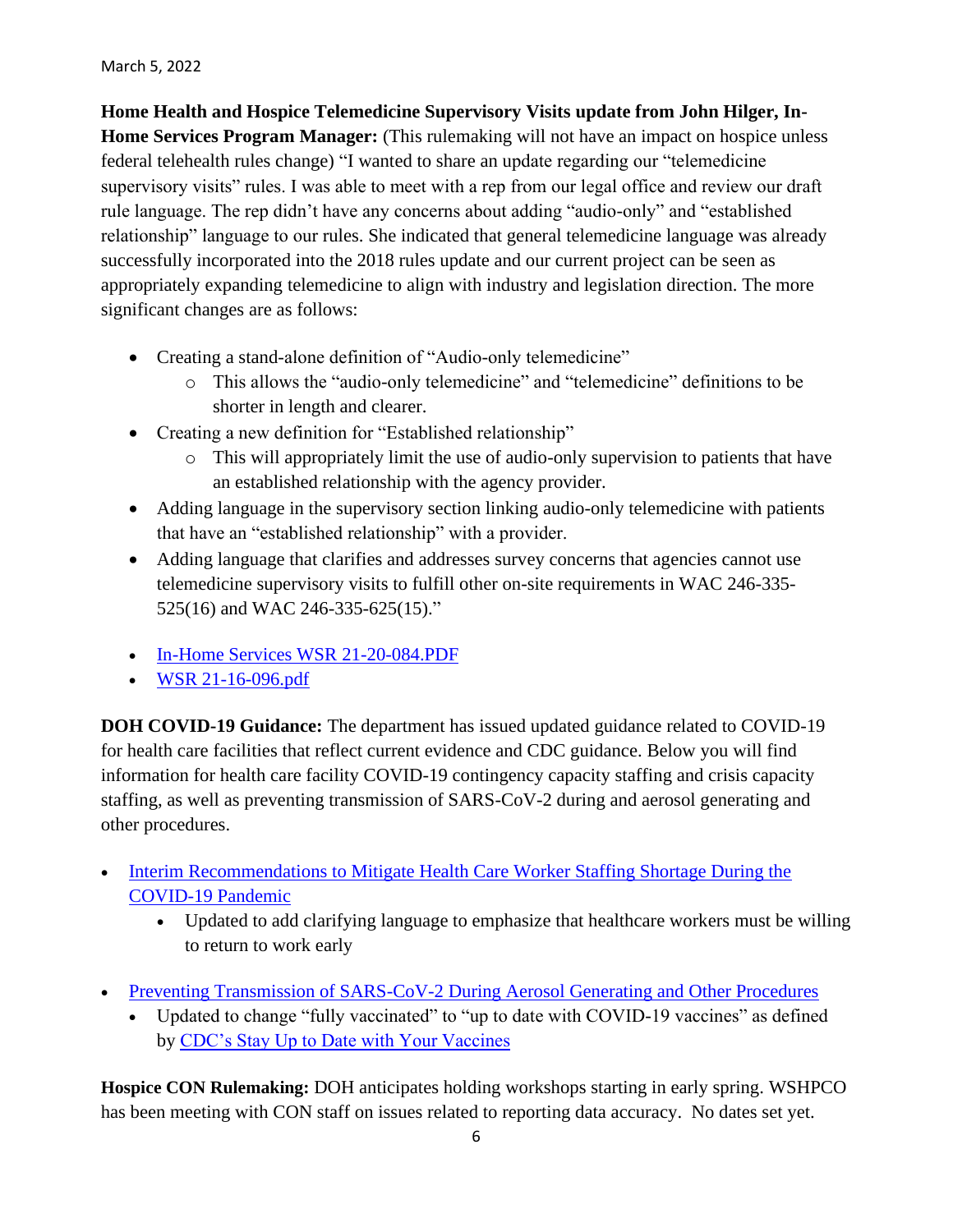**Home Health CON Rulemaking:** No date set, but HCAW is working with Berg Data on the current state of home health CON in WA State for the future rulemaking.

**In-Home Services Rules**: DOH plans to update the In-Home Services Rules. No date set yet.

**Home care, home health, and hospice providers Training Videos:** DOH created the following training videos to assist your caregiving staff (HCAs and CNAs) on how to engage clients regarding COVID-19 vaccination. These training videos are not a requirement but an optional resource.

- English, discussion 1: [https://vimeo.com/645430545/6d358ea9d8](https://lnks.gd/l/eyJhbGciOiJIUzI1NiJ9.eyJidWxsZXRpbl9saW5rX2lkIjoxMDAsInVyaSI6ImJwMjpjbGljayIsImJ1bGxldGluX2lkIjoiMjAyMjAyMTUuNTM0NjMyMTEiLCJ1cmwiOiJodHRwczovL2djYzAyLnNhZmVsaW5rcy5wcm90ZWN0aW9uLm91dGxvb2suY29tLz91cmw9aHR0cHMlM0ElMkYlMkZ2aW1lby5jb20lMkY2NDU0MzA1NDUlMkY2ZDM1OGVhOWQ4JmRhdGE9MDQlN0MwMSU3Q0pvaG4uSGlsZ2VyJTQwRE9ILldBLkdPViU3Q2I5N2JhNzQ4NjJmMjRhMTg1NDRmMDhkOWVjZWQzMjllJTdDMTFkMGUyMTcyNjRlNDAwYThiYTA1N2RjYzEyN2Q3MmQlN0MwJTdDMCU3QzYzNzgwMTMyNTc1ODk5NTg0MyU3Q1Vua25vd24lN0NUV0ZwYkdac2IzZDhleUpXSWpvaU1DNHdMakF3TURBaUxDSlFJam9pVjJsdU16SWlMQ0pCVGlJNklrMWhhV3dpTENKWFZDSTZNbjAlM0QlN0MzMDAwJnNkYXRhPXRvM3ByUWklMkZPWkRCbVo5ekx6RzZZUzlSUnFrZHBkNWNvanlKNGM0JTJGZWdzJTNEJnJlc2VydmVkPTAifQ.Z1p2OA6z_xp8Pi1ykQrdZHOlo3yvVtTbNj2Z6MAG67M/s/717258116/br/126664712333-l)
- English, discussion 2: [https://vimeo.com/645431172/a87e64af0e](https://lnks.gd/l/eyJhbGciOiJIUzI1NiJ9.eyJidWxsZXRpbl9saW5rX2lkIjoxMDEsInVyaSI6ImJwMjpjbGljayIsImJ1bGxldGluX2lkIjoiMjAyMjAyMTUuNTM0NjMyMTEiLCJ1cmwiOiJodHRwczovL2djYzAyLnNhZmVsaW5rcy5wcm90ZWN0aW9uLm91dGxvb2suY29tLz91cmw9aHR0cHMlM0ElMkYlMkZ2aW1lby5jb20lMkY2NDU0MzExNzIlMkZhODdlNjRhZjBlJmRhdGE9MDQlN0MwMSU3Q0pvaG4uSGlsZ2VyJTQwRE9ILldBLkdPViU3Q2I5N2JhNzQ4NjJmMjRhMTg1NDRmMDhkOWVjZWQzMjllJTdDMTFkMGUyMTcyNjRlNDAwYThiYTA1N2RjYzEyN2Q3MmQlN0MwJTdDMCU3QzYzNzgwMTMyNTc1ODk5NTg0MyU3Q1Vua25vd24lN0NUV0ZwYkdac2IzZDhleUpXSWpvaU1DNHdMakF3TURBaUxDSlFJam9pVjJsdU16SWlMQ0pCVGlJNklrMWhhV3dpTENKWFZDSTZNbjAlM0QlN0MzMDAwJnNkYXRhPXBKNWFDcHN4MyUyQnNyRWhBNDhVYktUOXUlMkJvT0FMWWlza0IlMkZ4ZU9YZU0lMkJsYyUzRCZyZXNlcnZlZD0wIn0.tc0J9pynYqV5-TwmkcKotSEgrCnhenW4txvRUTUefqY/s/717258116/br/126664712333-l)
- Spanish 1: [https://vimeo.com/652627143/1f06613855](https://lnks.gd/l/eyJhbGciOiJIUzI1NiJ9.eyJidWxsZXRpbl9saW5rX2lkIjoxMDIsInVyaSI6ImJwMjpjbGljayIsImJ1bGxldGluX2lkIjoiMjAyMjAyMTUuNTM0NjMyMTEiLCJ1cmwiOiJodHRwczovL2djYzAyLnNhZmVsaW5rcy5wcm90ZWN0aW9uLm91dGxvb2suY29tLz91cmw9aHR0cHMlM0ElMkYlMkZ2aW1lby5jb20lMkY2NTI2MjcxNDMlMkYxZjA2NjEzODU1JmRhdGE9MDQlN0MwMSU3Q0pvaG4uSGlsZ2VyJTQwRE9ILldBLkdPViU3Q2I5N2JhNzQ4NjJmMjRhMTg1NDRmMDhkOWVjZWQzMjllJTdDMTFkMGUyMTcyNjRlNDAwYThiYTA1N2RjYzEyN2Q3MmQlN0MwJTdDMCU3QzYzNzgwMTMyNTc1ODk5NTg0MyU3Q1Vua25vd24lN0NUV0ZwYkdac2IzZDhleUpXSWpvaU1DNHdMakF3TURBaUxDSlFJam9pVjJsdU16SWlMQ0pCVGlJNklrMWhhV3dpTENKWFZDSTZNbjAlM0QlN0MzMDAwJnNkYXRhPWdaZDRYZ3prVGluZmhvQUQ0VzUwdUJlaEZMcEtuJTJGNTJSTHRpR3A0VkFkOCUzRCZyZXNlcnZlZD0wIn0.zgJDO_8PqQzmQCZsbo_XDVS_2xz0tRWvyZCaCwIlPPY/s/717258116/br/126664712333-l)
- Spanish 2: [https://vimeo.com/652629635/e00796fcd2](https://lnks.gd/l/eyJhbGciOiJIUzI1NiJ9.eyJidWxsZXRpbl9saW5rX2lkIjoxMDMsInVyaSI6ImJwMjpjbGljayIsImJ1bGxldGluX2lkIjoiMjAyMjAyMTUuNTM0NjMyMTEiLCJ1cmwiOiJodHRwczovL2djYzAyLnNhZmVsaW5rcy5wcm90ZWN0aW9uLm91dGxvb2suY29tLz91cmw9aHR0cHMlM0ElMkYlMkZ2aW1lby5jb20lMkY2NTI2Mjk2MzUlMkZlMDA3OTZmY2QyJmRhdGE9MDQlN0MwMSU3Q0pvaG4uSGlsZ2VyJTQwRE9ILldBLkdPViU3Q2I5N2JhNzQ4NjJmMjRhMTg1NDRmMDhkOWVjZWQzMjllJTdDMTFkMGUyMTcyNjRlNDAwYThiYTA1N2RjYzEyN2Q3MmQlN0MwJTdDMCU3QzYzNzgwMTMyNTc1ODk5NTg0MyU3Q1Vua25vd24lN0NUV0ZwYkdac2IzZDhleUpXSWpvaU1DNHdMakF3TURBaUxDSlFJam9pVjJsdU16SWlMQ0pCVGlJNklrMWhhV3dpTENKWFZDSTZNbjAlM0QlN0MzMDAwJnNkYXRhPWdXelliM3ZUVU95OERYTzBtU0V6NkdJQ0tiWHlXcmJsallxSEsxZkZrY2MlM0QmcmVzZXJ2ZWQ9MCJ9.nGtTjBN4Gx2340gU4DBolNLTwnQLJr79dl-f7yiBSOM/s/717258116/br/126664712333-l)

## *Department of Social and Health Services (DSHS)*

**Emergency CR-103 filed for Fingerprinting Requirement:** The department was granted rule making authority in [Substitute House Bill 1120](https://lawfilesext.leg.wa.gov/biennium/2021-22/Pdf/Bills/Session%20Laws/House/1120-S.SL.pdf?q=20220301111835&utm_medium=email&utm_source=govdelivery) and is therefore proposing emergency rules to reinstate the fingerprinting requirement for providers that was temporarily suspended by the governor's proclamation due to the Public Health Emergency.

The proposal also amends other rules in [WAC chapter 388-06](https://app.leg.wa.gov/WAC/default.aspx?cite=388-06&utm_medium=email&utm_source=govdelivery) to ensure they are consistent with one another and do not conflict with current background check rules in [WAC chapter 388-113.](https://app.leg.wa.gov/WAC/default.aspx?cite=388-113&utm_medium=email&utm_source=govdelivery) To read the filing notice and rules, click [here.](https://www.dshs.wa.gov/sites/default/files/rpau/ap/103E-22-06-074.pdf?utm_medium=email&utm_source=govdelivery)

**Visitation Limitations for LTC:** Over the past two years residents, families, and providers have worked tirelessly to curb the ongoing public health emergency (PHE) and keep each other healthy and safe. One of the ways this has been accomplished is through limitations in visitation to longterm care (LTC) facilities and homes.

Beginning **February 23, 2022,** the Safe Start for LTC will change to a LTC COVID response document with recommendations that providers follow CDC, DOH, and, if applicable CMS guidance. Visitation recommendations will also change to align with this guidance and will open visitation in LTC facilities and homes. Providers will still need to work with the local health jurisdiction regarding specific visitation restrictions in the event of an outbreak.

Please take the time to review the following three linked documents and begin preparation for the upcoming changes in visitation guidance beginning on February 23, 2022. The documents will be updated in Governor Proclamation [20.66](https://lnks.gd/l/eyJhbGciOiJIUzI1NiJ9.eyJidWxsZXRpbl9saW5rX2lkIjoxMDEsInVyaSI6ImJwMjpjbGljayIsImJ1bGxldGluX2lkIjoiMjAyMjAyMTguNTM2OTI0OTEiLCJ1cmwiOiJodHRwczovL2djYzAyLnNhZmVsaW5rcy5wcm90ZWN0aW9uLm91dGxvb2suY29tLz9kYXRhPTA0JTdDMDElN0NjbGFyZS5iYW50b2clNDBkc2hzLndhLmdvdiU3QzdjYzAzZWFlYWM0MTQxNDE0NThkMDhkOWYzMWZmNTA4JTdDMTFkMGUyMTcyNjRlNDAwYThiYTA1N2RjYzEyN2Q3MmQlN0MwJTdDMCU3QzYzNzgwODE0MDg0NzIwODQ1NCU3Q1Vua25vd24lN0NUV0ZwYkdac2IzZDhleUpXSWpvaU1DNHdMakF3TURBaUxDSlFJam9pVjJsdU16SWlMQ0pCVGlJNklrMWhhV3dpTENKWFZDSTZNbjAlM0QlN0MzMDAwJnJlc2VydmVkPTAmc2RhdGE9VTR5UGQ4MGQwbUR3bm9SRjczZjkxdDNMRXVHb2tWcU8zR2hZSVFSSkVGcyUzRCZ1cmw9aHR0cHMlM0ElMkYlMkZ3d3cuZ292ZXJub3Iud2EuZ292JTJGc2l0ZXMlMkZkZWZhdWx0JTJGZmlsZXMlMkZwcm9jbGFtYXRpb25zJTJGMjAtNjYlMjUyMC0lMjUyMENPVklELTE5JTI1MjBMVEMtT3BlcmF0aW9uc1Zpc2l0YXRpb24lMjUyMCUyNTI4dG1wJTI1MjkucGRmJnV0bV9tZWRpdW09ZW1haWwmdXRtX3NvdXJjZT1nb3ZkZWxpdmVyeSJ9._DZim35GQoK0gNVaeW4k56Xu4Pdje_C3MEXQnm9Ec5w/s/763120867/br/126899674888-l) and also on the ALTSA webpages.

- [AFH-ALF-ESF Final 2-18.pdf](https://lnks.gd/l/eyJhbGciOiJIUzI1NiJ9.eyJidWxsZXRpbl9saW5rX2lkIjoxMDMsInVyaSI6ImJwMjpjbGljayIsImJ1bGxldGluX2lkIjoiMjAyMjAyMTguNTM2OTI0OTEiLCJ1cmwiOiJodHRwczovL2NvbnRlbnQuZ292ZGVsaXZlcnkuY29tL2F0dGFjaG1lbnRzL1dBRFNIU0FMVFNBLzIwMjIvMDIvMTgvZmlsZV9hdHRhY2htZW50cy8yMDgxNTk5L0FGSC1BTEYtRVNGJTIwRmluYWwlMjAyLTE4LnBkZiJ9.ikH_56giNhy4FTHm3LuYzq4bLblzq4UOAXQhFXrHbGg/s/763120867/br/126899674888-l)
- [NH Final 2-18.pdf](https://lnks.gd/l/eyJhbGciOiJIUzI1NiJ9.eyJidWxsZXRpbl9saW5rX2lkIjoxMDQsInVyaSI6ImJwMjpjbGljayIsImJ1bGxldGluX2lkIjoiMjAyMjAyMTguNTM2OTI0OTEiLCJ1cmwiOiJodHRwczovL2NvbnRlbnQuZ292ZGVsaXZlcnkuY29tL2F0dGFjaG1lbnRzL1dBRFNIU0FMVFNBLzIwMjIvMDIvMTgvZmlsZV9hdHRhY2htZW50cy8yMDgxNjA5L05IJTIwRmluYWwlMjAyLTE4LnBkZiJ9.H6y5a1vXiGPQ5po8UINLzJH_Eus1mCGkI9e9m05khSo/s/763120867/br/126899674888-l)
- [CCRSS Final 2-18.pdf](https://lnks.gd/l/eyJhbGciOiJIUzI1NiJ9.eyJidWxsZXRpbl9saW5rX2lkIjoxMDUsInVyaSI6ImJwMjpjbGljayIsImJ1bGxldGluX2lkIjoiMjAyMjAyMTguNTM2OTI0OTEiLCJ1cmwiOiJodHRwczovL2NvbnRlbnQuZ292ZGVsaXZlcnkuY29tL2F0dGFjaG1lbnRzL1dBRFNIU0FMVFNBLzIwMjIvMDIvMTgvZmlsZV9hdHRhY2htZW50cy8yMDgxNjAyL0NDUlNTJTIwRmluYWwlMjAyLTE4LnBkZiJ9.Bx_uZ4H7ux7wj5jT2fYngQA-KSdkY7GDcPaB2Bd2wgY/s/763120867/br/126899674888-l)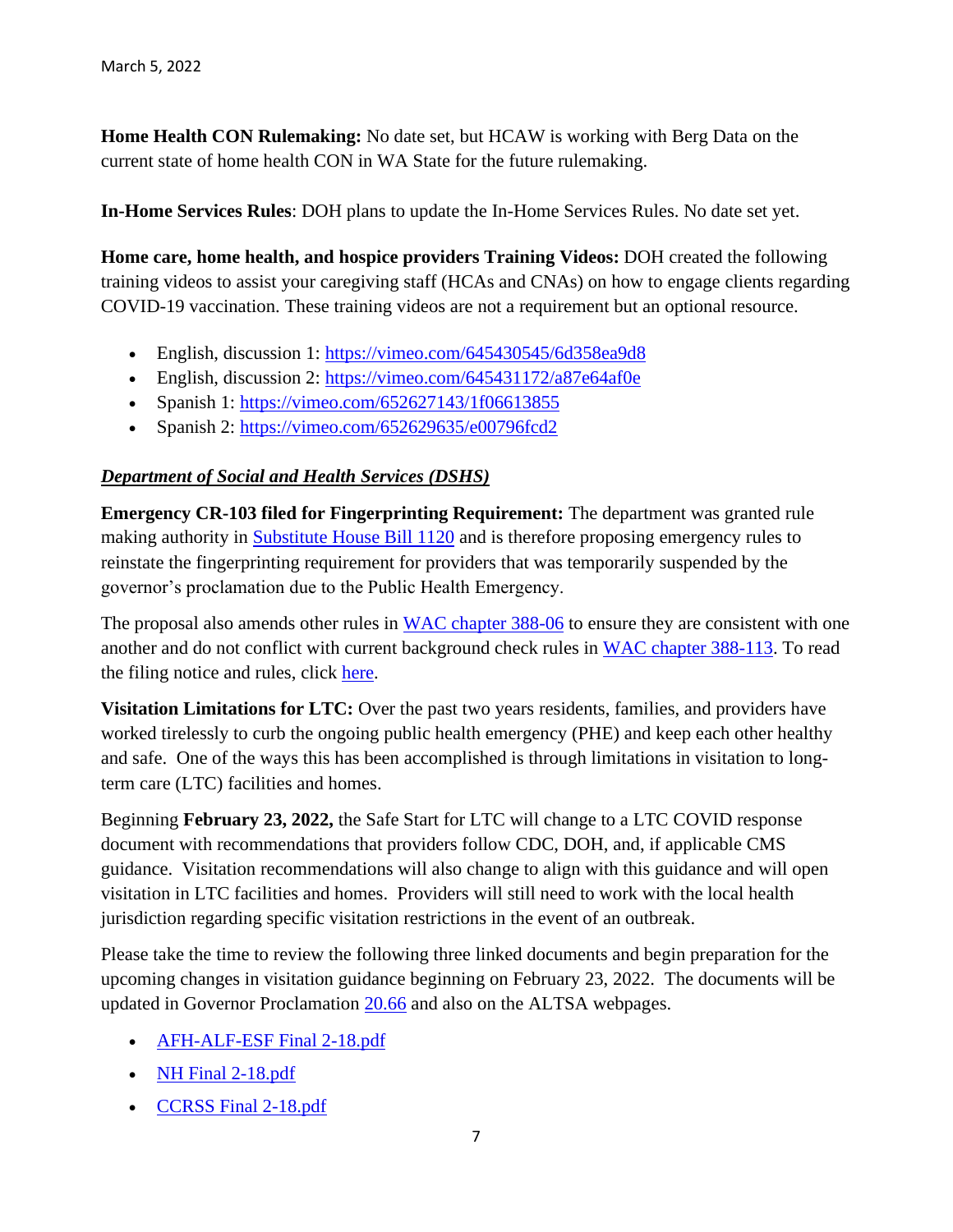March 5, 2022

**DSHS and DOH Stakeholder Workgroups on SHB 1218:** [SHB 1218](https://app.leg.wa.gov/billsummary?BillNumber=1218&Year=2021&Initiative=false) addresses the quality of life, health, and safety of long-term care residents during a state of emergency.. This workgroup recently started back up again to draft guidelines in response to public health emergencies which have major impacts on long-term care facilities and homes. In the meeting we reviewed the SHB 1218 Workgroup Process & Progress to Date.

**LTC Worker Training Program Flexibility Rulemaking initiated**: The department is planning to amend WACs [388-112A-0010](https://lnks.gd/l/eyJhbGciOiJIUzI1NiJ9.eyJidWxsZXRpbl9saW5rX2lkIjoxMDEsInVyaSI6ImJwMjpjbGljayIsImJ1bGxldGluX2lkIjoiMjAyMTExMDIuNDgyOTA2MTEiLCJ1cmwiOiJodHRwczovL2FwcC5sZWcud2EuZ292L1dBQy9kZWZhdWx0LmFzcHg_Y2l0ZT0zODgtMTEyYS0wMDEwJnV0bV9tZWRpdW09ZW1haWwmdXRtX3NvdXJjZT1nb3ZkZWxpdmVyeSJ9.LZBg8XmXSbvalqcHSSG4g63zRfX33OXoQo3prOOjg5s/s/815314662/br/116522721160-l) and [388-112A-0300](https://lnks.gd/l/eyJhbGciOiJIUzI1NiJ9.eyJidWxsZXRpbl9saW5rX2lkIjoxMDIsInVyaSI6ImJwMjpjbGljayIsImJ1bGxldGluX2lkIjoiMjAyMTExMDIuNDgyOTA2MTEiLCJ1cmwiOiJodHRwczovL2FwcC5sZWcud2EuZ292L1dBQy9kZWZhdWx0LmFzcHg_Y2l0ZT0zODgtMTEyQS0wMzAwJnV0bV9tZWRpdW09ZW1haWwmdXRtX3NvdXJjZT1nb3ZkZWxpdmVyeSJ9.zPZx5aKTk4bANNLC1Qjs-QEVIi4fndlIoFfKv5Sbh0E/s/815314662/br/116522721160-l) to establish rules that allow for remote skills training which provides for more flexibility in training our long-term care workforce in remote areas. To read the preproposal click [here.](https://lnks.gd/l/eyJhbGciOiJIUzI1NiJ9.eyJidWxsZXRpbl9saW5rX2lkIjoxMDMsInVyaSI6ImJwMjpjbGljayIsImJ1bGxldGluX2lkIjoiMjAyMTExMDIuNDgyOTA2MTEiLCJ1cmwiOiJodHRwczovL3d3dy5kc2hzLndhLmdvdi9zaXRlcy9kZWZhdWx0L2ZpbGVzL3JwYXUvZG9jdW1lbnRzLzEwMS0yMS0yMi0wNzYucGRmP3V0bV9tZWRpdW09ZW1haWwmdXRtX3NvdXJjZT1nb3ZkZWxpdmVyeSJ9.jW7ZFiKJOgnh0LleAmyoqsWhpn9XfFrgUObBMRpdoxU/s/815314662/br/116522721160-l) If you are interested in participating in this rule making process, please contact Angel Sulivan at [angel.sulivan@dshs.wa.gov.](mailto:angel.sulivan@dshs.wa.gov)

### **Nursing Care Quality Assurance Commission (NCQAC)**

**Nursing Delegation Advisory Opinion** Workshops: The Nursing Commission approved the creation of a new Advisory Opinion regarding **Nursing Delegation**. You're invited to attend our virtual workshops to give input and ask questions. **For more information, please contact Holly Palmer**, NCQAC Practice Team Administrative Assistant, NursingPractice@doh.wa.gov.

Workshop 1: **Tuesday, March 22, 2022**  $10:00 - 11:30$  a.m. [Meeting Registration -](https://lnks.gd/l/eyJhbGciOiJIUzI1NiJ9.eyJidWxsZXRpbl9saW5rX2lkIjoxMDAsInVyaSI6ImJwMjpjbGljayIsImJ1bGxldGluX2lkIjoiMjAyMjAyMTguNTM2Njg0OTEiLCJ1cmwiOiJodHRwczovL3VzMDJ3ZWIuem9vbS51cy9tZWV0aW5nL3JlZ2lzdGVyL3RaY29kZXFocmowdUc5VU9iU3F1VVlOOFpXd3IxRWJzUU5ydiJ9.BJeR4Q5lro5EAik2TlOSH5_Eia6IkB0YGqxQkhqtPdQ/s/717258116/br/126875682266-l) Zoom

Workshop 2: **Thursday, March 24, 2022**  $1:00 - 2:30$  p.m. [Meeting Registration -](https://lnks.gd/l/eyJhbGciOiJIUzI1NiJ9.eyJidWxsZXRpbl9saW5rX2lkIjoxMDEsInVyaSI6ImJwMjpjbGljayIsImJ1bGxldGluX2lkIjoiMjAyMjAyMTguNTM2Njg0OTEiLCJ1cmwiOiJodHRwczovL3VzMDJ3ZWIuem9vbS51cy9tZWV0aW5nL3JlZ2lzdGVyL3RaTWtjdTZoclRrdEdOM25MWHhCVFN4NkktQlE4azdOdTM1dSJ9.mVHnTmBz3VlwA4PQ-Rv-3x6k5-T4ZTPUOykuNs9HAhI/s/717258116/br/126875682266-l) Zoom

**Specific Nurse Credential and Nurse License Requirements:** NCQAC has filed a [CR-102,](https://lnks.gd/l/eyJhbGciOiJIUzI1NiJ9.eyJidWxsZXRpbl9saW5rX2lkIjoxMDAsInVyaSI6ImJwMjpjbGljayIsImJ1bGxldGluX2lkIjoiMjAyMjAyMDMuNTI4MDQ5ODEiLCJ1cmwiOiJodHRwczovL2NvbnRlbnQuZ292ZGVsaXZlcnkuY29tL2F0dGFjaG1lbnRzL1dBRE9ILzIwMjIvMDIvMDEvZmlsZV9hdHRhY2htZW50cy8yMDY0MDE4L1dTUiUyMDIyLTA0LTA4MSUyMCUyOEVtZXIlMjB0byUyMFBlcm0lMjAtJTIwQ1IwMTIlMjkucGRmIn0.CPN0Og1DpjUgnT2TOsXOU99nqnWujPew9oCNB_sgwuk/s/717258116/br/126054721359-l)  [Proposed Rule,](https://lnks.gd/l/eyJhbGciOiJIUzI1NiJ9.eyJidWxsZXRpbl9saW5rX2lkIjoxMDAsInVyaSI6ImJwMjpjbGljayIsImJ1bGxldGluX2lkIjoiMjAyMjAyMDMuNTI4MDQ5ODEiLCJ1cmwiOiJodHRwczovL2NvbnRlbnQuZ292ZGVsaXZlcnkuY29tL2F0dGFjaG1lbnRzL1dBRE9ILzIwMjIvMDIvMDEvZmlsZV9hdHRhY2htZW50cy8yMDY0MDE4L1dTUiUyMDIyLTA0LTA4MSUyMCUyOEVtZXIlMjB0byUyMFBlcm0lMjAtJTIwQ1IwMTIlMjkucGRmIn0.CPN0Og1DpjUgnT2TOsXOU99nqnWujPew9oCNB_sgwuk/s/717258116/br/126054721359-l) for chapter WAC 246-840-365, 246-840-367, 246-840-533, and 246-840-930. The commission is proposing amendments to specific credential and license requirements for Nurse Technicians (NT), Licensed Practical Nurses (LPN), Registered Nurses (RN), and Advanced Registered Nurse Practitioners (ARNP) in response to the coronavirus disease 2019 (COVID-19) pandemic and the critical demand for healthcare professionals.

Attend an online rules hearing on March 11, 2022 at 1:15 p.m. Access the rules hearing online using the Zoom application: Meeting URL: [https://us02web.zoom.us/meeting/register.](https://lnks.gd/l/eyJhbGciOiJIUzI1NiJ9.eyJidWxsZXRpbl9saW5rX2lkIjoxMDEsInVyaSI6ImJwMjpjbGljayIsImJ1bGxldGluX2lkIjoiMjAyMjAyMDMuNTI4MDQ5ODEiLCJ1cmwiOiJodHRwczovL3VzMDJ3ZWIuem9vbS51cy9tZWV0aW5nL3JlZ2lzdGVyL3RaY2tjZUN2cVRvdEdkTmN4NzNkQ3NnYjFsaXEwdm9wRktuRSJ9.qDyQ_5XuVpfvdlSfRNwpXjMzmKTkxm3KQBQjl2_HIbY/s/717258116/br/126054721359-l) For more information, please contact: Shad Bell, Assistant Director of Operations, NCQAC at: [NCQAC.Rules@doh.wa.gov](mailto:NCQAC.Rules@doh.wa.gov)

**Nursing Delegation of Enteral Feedings Advisory Opinion:** The Nursing Commission approved the creation of a new Advisory Opinion regarding Nursing Delegation of Enteral Feedings. You're invited to attend their virtual workshops to give input and ask questions.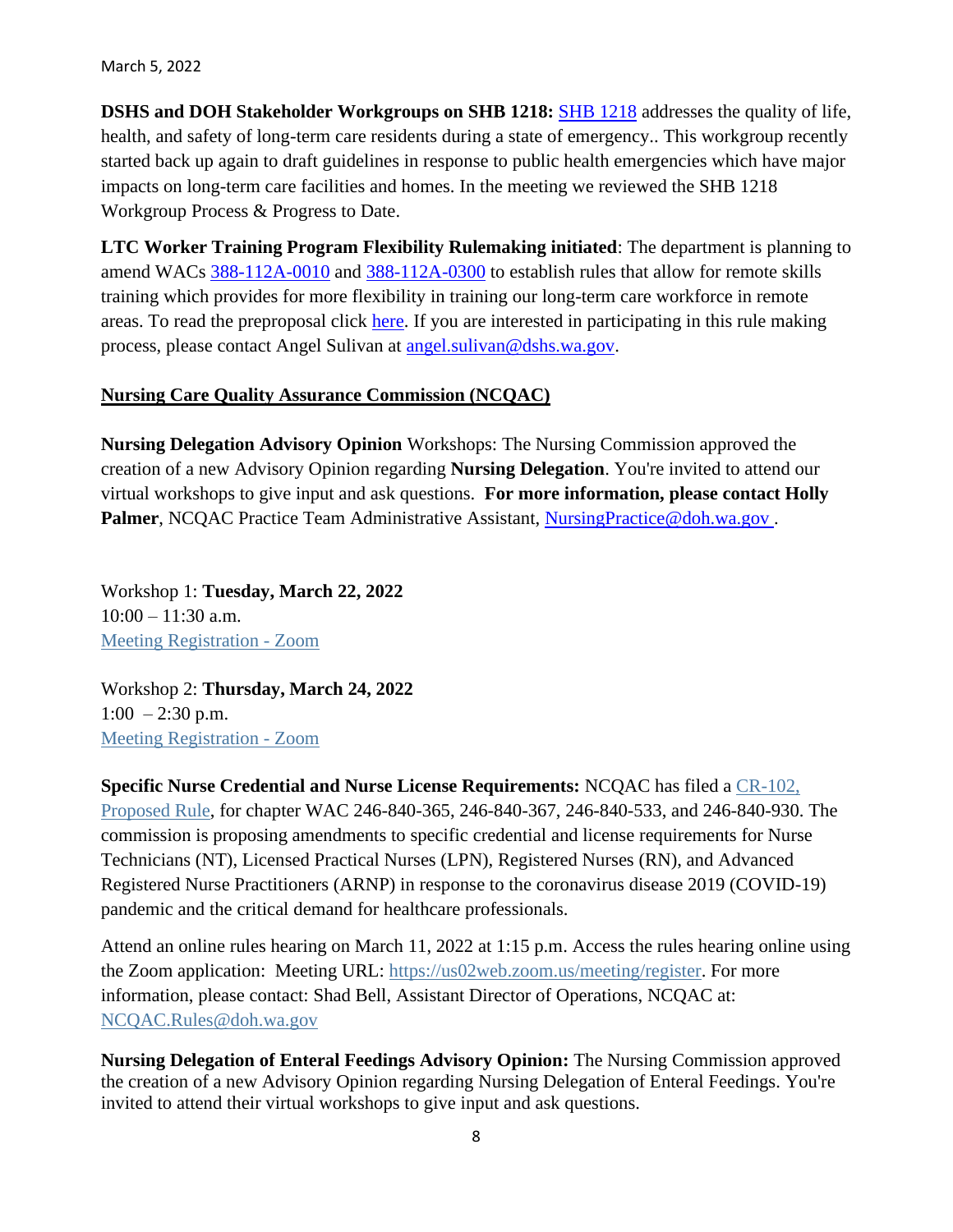March 5, 2022

Workshop 1:

Workshop 2:

**Thursday, February 24, 2022**  $1:00 - 2:30$  p.m. [Meeting Registration -](https://lnks.gd/l/eyJhbGciOiJIUzI1NiJ9.eyJidWxsZXRpbl9saW5rX2lkIjoxMDAsInVyaSI6ImJwMjpjbGljayIsImJ1bGxldGluX2lkIjoiMjAyMjAyMDIuNTI3OTMwOTEiLCJ1cmwiOiJodHRwczovL3VzMDJ3ZWIuem9vbS51cy9tZWV0aW5nL3JlZ2lzdGVyL3Rad2tkdXlwclRrakhOVWlvNEhZU2wxTEh2YUFjQ01oZkJueSJ9.IIMjjaSX7X5NvL4F1i_oyHNy8pnLvJobS-TGAUGeOmw/s/717258116/br/126038737752-l) Zoom

**Monday, February 28, 2022**  $10:00 - 11:30$  a.m. [Meeting Registration -](https://lnks.gd/l/eyJhbGciOiJIUzI1NiJ9.eyJidWxsZXRpbl9saW5rX2lkIjoxMDEsInVyaSI6ImJwMjpjbGljayIsImJ1bGxldGluX2lkIjoiMjAyMjAyMDIuNTI3OTMwOTEiLCJ1cmwiOiJodHRwczovL3VzMDJ3ZWIuem9vbS51cy9tZWV0aW5nL3JlZ2lzdGVyL3RaY3NkdWlycXowckhkMTZFcWYwN0tSeUlRd2UzcXdtYjhORCJ9.CTGFZITadWFM3H4wF3wZrRQ6LLCAxca3quCWY1Hrvac/s/717258116/br/126038737752-l) Zoom

**For more information contact:** Holly Palmer**,** Practice Team Administrative Assistant, NCQAC [NursingPractice@doh.wa.gov](mailto:NursingPractice@doh.wa.gov) 

**Nurse Licensure Fee Increases:** DOH in consultation with the NCQAC filed a CR-101 for rulemaking to consider changes to the fees and renewal cycle for registered nurses, licensed practical nurses, advanced registered nurse practitioners, and nursing technicians. RCW 43.70.250 requires that the costs of licensing each profession be fully borne by members of that profession. Rulemaking is needed to ensure fees cover the costs of licensing the professions. A fee change may be necessary to cover the cost of a database solution to replace an outdated licensing system, for staffing to continue nurse license processing within legislated timelines and staffing to address increased workload associated with nursing assistants and the long-term care crisis. The commission is waiting for the final budget to come out to see what fees they will need to increase.

**LPN Apprenticeship and LTC Nursing Workforce:** This group is an extension of the multiple years of work on the LTC Workforce Steering Committee. The LPN Apprenticeship and LTC Nursing Workforce met on January 21st. I am an official member of this workgroup and will continue to offer ideas from our association membership. The LTC Workforce Development Steering Committee submitted [The LTC Workforce Development Final Report -](https://www.doh.wa.gov/Portals/1/Documents/6000/2021LTCWorkforceDevelopmentReport.pdf) June 2021 [\(PDF\)](https://www.doh.wa.gov/Portals/1/Documents/6000/2021LTCWorkforceDevelopmentReport.pdf) to the legislature in June 2021. The report includes legislative recommendations for continued work to support the needs of long-term care. Senator Randall's Apprentice bill, [SSB 5764](https://portal.lobbygov.com/dashboard) will be the vehicle this session to move the apprentice for LTC workers forward!

### *Ongoing Public Policy Meetings*

**HCAW Public Policy Meeting:** Meets on every 2<sup>nd</sup> Tuesday morning at 8:30 am of each month to review the public policy report and make recommendations to the board if appropriate.

**[WA State Senior Citizens Lobby:](https://www.waseniorlobby.org/)** I attended the full day conference and listened to legislators and Governor staff talk about the state budget and next session. The state is in good financial condition considering a pandemic and employment issues!

**[Dementia Action Collaborative:](https://www.dshs.wa.gov/altsa/dementia-action-collaborative)** There will be new legislation proposed in 2022 to continue the efforts of the DAC and update the state Dementia Plan. I have been participating in the states Dementia Collaborative for several years. I am working on a readmissions committee with this group that includes discussions around in-home services.

**WA State Hospital Association** (**WSHA) Readmissions Workgroup:** I am in the WSHA Readmissions Workgroup. I am trying to incorporate in-home services into their discussions!